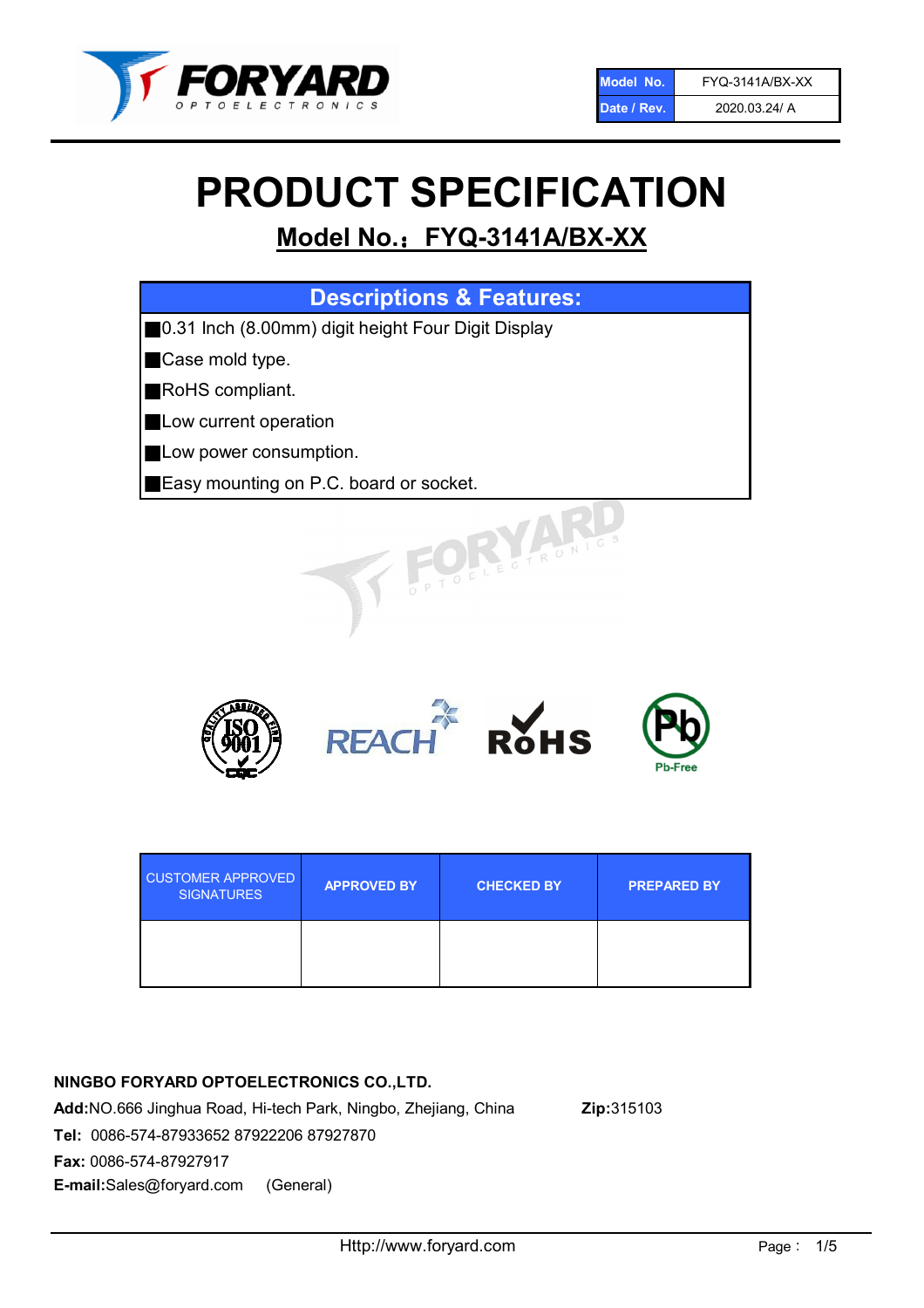

| Model No.   | <b>FYQ-3141A/BX-XX</b> |
|-------------|------------------------|
| Date / Rev. | 2020.03.24/ A          |

#### ■ -XX: REF Surface / Epoxy color

| Color<br><b>Number</b>      |                |                                                   |               |                   |
|-----------------------------|----------------|---------------------------------------------------|---------------|-------------------|
| REF Surface Color   O White |                | $\circ$ Black $\circ$ Gray                        | $\circ$ Red   | $\circ$ Green     |
| Epoxy Color                 | I∩ Water Clear | $\mathbin{\varcap}$ White $\mathbin{\varcap}$ Red | $\circ$ Green | $\bigcirc$ Yellow |

#### ■ Mechanical Dimensions



 $0.45$ 

Notes:

- 1. All pins are Φ0.45[.019]mm
- 2. Dimension in millimeter [inch], tolerance is ±0.25 [.010] and angle is ±1° unless otherwise noted.

 $2.54*5=12.70$ 

- 3. Bending≤Length\*1%.
- 4.The specifications,characteristics and technical data described in the datasheet are subject to change without prior notice.
- 5.The drawing is different from the actual one, please refer to the sample.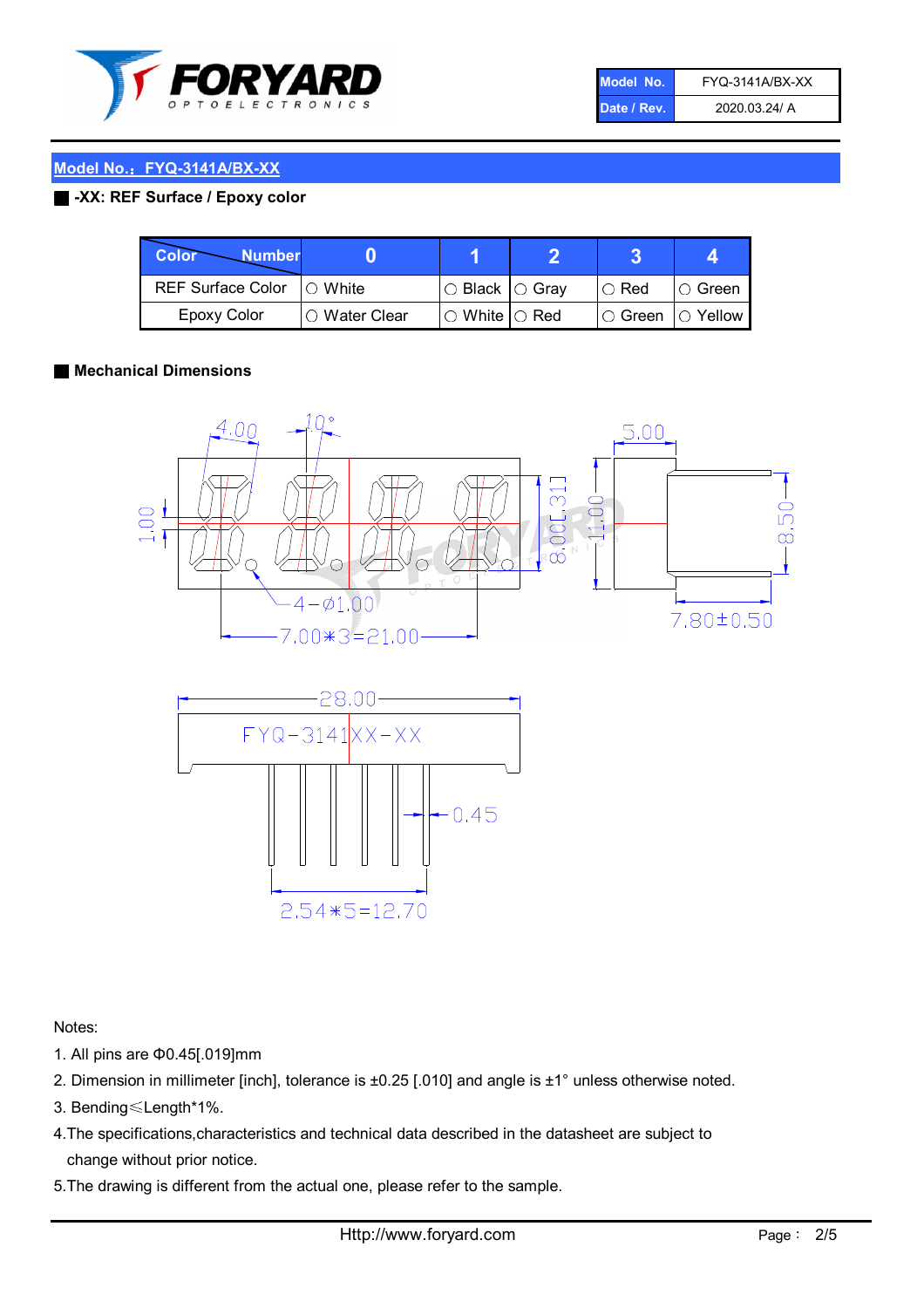

| Model No.   | FYQ-3141A/BX-XX |
|-------------|-----------------|
| Date / Rev. | 2020.03.24/ A   |

# ■ All Light On Segments Feature & Pin Position





 $FYQ - 3141BX$ 



Common Anode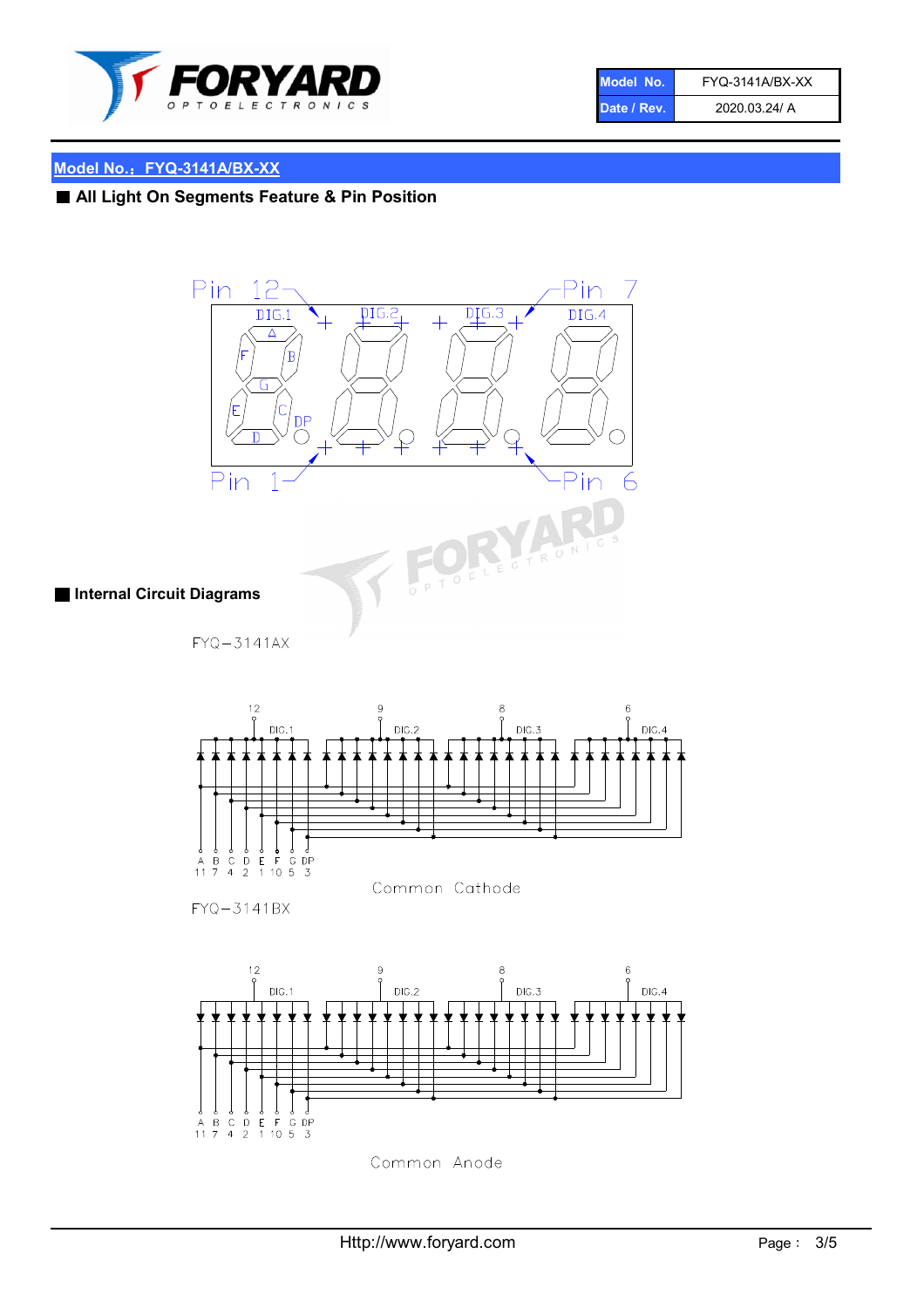

| Model No.   | <b>FYO-3141A/BX-XX</b> |
|-------------|------------------------|
| Date / Rev. | 2020.03.24/ A          |

#### Absolute maximum ratings

| סטוענט וווסגוווועווו וסנווועס |               |                       |              |            | $(1a-ZUV)$   |
|-------------------------------|---------------|-----------------------|--------------|------------|--------------|
| <b>Parameter</b>              | <b>Symbol</b> | <b>Test Condition</b> | <b>Value</b> |            | <b>Unit</b>  |
|                               |               |                       | <b>Min</b>   | <b>Max</b> |              |
| Reverse Voltage               | VR.           | $IR = 30$             | 5            |            |              |
| <b>Forward Current</b>        | IF            |                       |              | 30         | mA           |
| Power Dissipation             | Pd            |                       |              | 100        | mW           |
| <b>Pulse Current</b>          | Ipeak         | Duty=0.1mS,1KHz       |              | 150        | mA           |
| <b>Operating Temperature</b>  | Topr          |                       | $-40$        | $+85$      | $^{\circ}$ C |
| Storage Temperature           | Tstr          |                       | -40          | $+85$      | °C           |

#### ■ Electrical-Optical Characteristics

#### ● Color Code & Chip Characteristics:(Test Condition:IF=10mA)

Typ Max S | Hi $\textsf{Red}$  | AlGaInP | 660nm LE 20nm | 2.00 | 2.50 D | Super Red | AIGaAs/DH | 650nm | 20nm | 2.00 | 2.50 E | Orange | GaAsP | 625nm | 35nm | 2.00 | 2.50 A | Amber | GaAsP | 610nm | 35nm | 2.00 | 2.50 Y | Yellow | GaAsP | 590nm | 35nm | 2.00 | 2.50 G Yellow Green AIGaInP | 570nm | 10nm | 2.00 | 2.50 3.00 3.80 3.00 3.80 W | White | InGaN/GaN | X=0.29,Y=0.30 |CCT:9500K| 3.00 | 3.80 UHR Ultra Hi Red  $\vert$  AIGaInP  $\vert$  640nm  $\vert$  20nm  $\vert$  2.00  $\vert$  2.50 UR | Ultra Red | AlGaInP | 635nm | 20nm | 2.00 | 2.50 UE Ultra Orange | AIGaInP | 625nm | 20nm | 2.00 | 2.50 UA Ultra Amber | AIGaInP | 610nm | 20nm | 2.00 | 2.50  $UV$  Ultra Yellow  $\vert$  AlGaInP  $\vert$  590nm  $\vert$  20nm  $\vert$  2.00  $\vert$  2.50  $\text{UG}$  Ultra Yellow Green | AIGaInP | 570nm | 30nm | 2.00 | 2.50 PG | Pure Green | InGaN | 520nm | 36nm | 3.00 | 3.80 30nm 3.00 3.80 30nm 3.00 3.80 10~20 Standard brightness Forward Voltage(VF) Unit:V 15~30 10~20 10~20 625nm GaAsP 590nm **Emitting Color Dice Material** 10~21 610nm Luminous **Intensity** (Iv) Unit:mcd AlGainP 660nm GaAsP GaAsP AlGaAs/DH **Spectral** Line halfwidth (∆λ1/2) Peak Wave Length $(\lambda_{\rm P})$ UB 460nm 635nm AlGaInP AlGaInP AlGaInP InGaN/GaN AlGaInP | 570nm | 10nm | 2.00 | 2.50 | 10~20 30~105 30~135 460nm 520nm Ultra brightness **AlGaInP** AlGaInP 60nm AlGaInP 640nm Segment-to-Segment Luminous Intensity ratio(Iv-M) 1.5:1 610nm 9~20(mw) 350~450 470nm 120~180 120~180 Ultra Blue InGaN/GaN 9~20(mw) 20~50 570nm | 30nm | 2.00 | 2.50 | 20~60 470nm 590nm InGaN/GaN B Blue I InGaN 40~85 60~120~180 40~70

#### Note:

1.Luminous Intensity is based on the Foryard standards.

2.Pay attention about static for InGaN

(Ta=25℃)

(Ta=25℃)